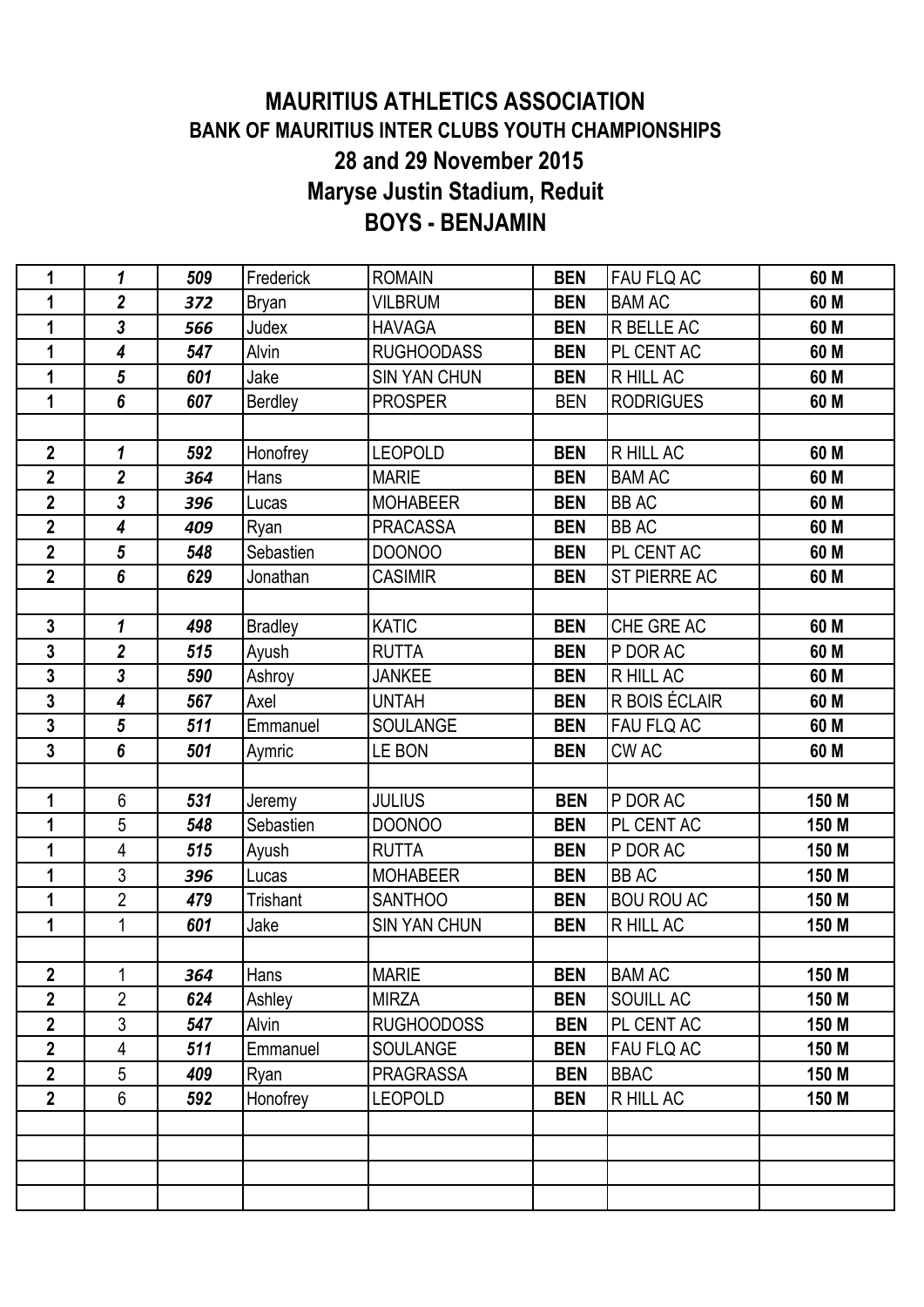|                         | 1                       | 360 | Jordan                    | <b>JOLICOEUR</b>  | <b>BEN</b> | <b>BAM AC</b>     | 800 M              |
|-------------------------|-------------------------|-----|---------------------------|-------------------|------------|-------------------|--------------------|
|                         | $\overline{2}$          | 365 | Aldo                      | <b>MELISSE</b>    | <b>BEN</b> | <b>BAM AC</b>     | 800 M              |
|                         | 3                       | 374 | Jean- Christophe CONSTANT |                   | <b>BEN</b> | <b>BB AC</b>      | 800 M              |
|                         | 4                       | 389 | Alvinio                   | <b>NABAB</b>      | <b>BEN</b> | <b>BB AC</b>      | 800 M              |
|                         | 5                       | 528 | Jerzy                     | <b>BAVAJEE</b>    | <b>BEN</b> | <b>MAH AC</b>     | 800 M              |
|                         | $6\phantom{1}$          | 549 | Avissen                   | <b>ATHION</b>     | <b>BEN</b> | PL CENT AC        | 800 M              |
|                         | $\overline{7}$          | 550 | Jeremy                    | <b>JASMIN</b>     | <b>BEN</b> | PL CENT AC        | 800 M              |
|                         | 8                       | 568 | Anthony                   | <b>SOBRAN</b>     | <b>BEN</b> | R BOIS ÉCLAIR     | 800 M              |
|                         | 9                       | 583 | Jordan                    | <b>FELICITE</b>   | <b>BEN</b> | R HILL AC         | 800 M              |
|                         | 10                      | 596 | Ilhan                     | <b>RAMAH</b>      | <b>BEN</b> | R HILL AC         | 800 M              |
|                         | 11                      | 615 | Sebastien                 | <b>BONAPEN</b>    | <b>BEN</b> | SOUILL AC         | 800 M              |
|                         | 12                      | 637 | Lucas                     | <b>LABELLE</b>    | <b>BEN</b> | ST REMY AC        | 800 M              |
|                         |                         |     |                           |                   |            |                   |                    |
| 1                       | $\mathbf{1}$            | 509 | Frederick                 | <b>ROMAIN</b>     | <b>BEN</b> | FAU FLQ AC        | 60 M H             |
| 1                       | $\overline{\mathbf{2}}$ | 603 | Owen                      | <b>UNTAH</b>      | <b>BEN</b> | R HILL AC         | 60 M H             |
| 1                       | 3                       | 388 | Jordan                    | <b>GOURDIN</b>    | <b>BEN</b> | <b>BB AC</b>      | 60 M H             |
| 1                       | 4                       | 544 | Niskens                   | <b>KADARASEN</b>  | <b>BEN</b> | PL CENT AC        | 60 M H             |
| 1                       | 5                       | 602 | Yoan                      | <b>THEODORE</b>   | <b>BEN</b> | R HILL AC         | 60 M H             |
| 1                       | 6                       | 479 | Trishant                  | <b>SANTHOO</b>    | <b>BEN</b> | <b>BOU ROU AC</b> | 60 M H             |
|                         |                         |     |                           |                   |            |                   |                    |
| 2                       | 1                       | 508 | Olivier                   | <b>CYBELLE</b>    | <b>BEN</b> | FAU FLQ AC        | 60 M H             |
| $\overline{2}$          | $\overline{2}$          | 500 | Nathanael                 | <b>LABUTTE</b>    | <b>BEN</b> | CW AC             | 60 M H             |
| $\overline{2}$          | 3                       | 590 | Ashroy                    | <b>JANKEE</b>     | <b>BEN</b> | R HILL AC         | 60 M H             |
| $\overline{\mathbf{2}}$ | $\overline{\mathbf{4}}$ | 506 | Alex                      | <b>COLLET</b>     | <b>BEN</b> | FAU FLQ AC        | 60 M H             |
| $\overline{2}$          | 5                       | 385 | Cedric                    | <b>COUSINE</b>    | <b>BEN</b> | <b>BB AC</b>      | 60 M H             |
| $\overline{2}$          | 6                       | 436 | Yoan                      | <b>VIEILLESSE</b> | <b>BEN</b> | BB AC             | 60 M H             |
|                         |                         |     |                           |                   |            |                   |                    |
|                         | 1                       | 893 | Alexandre                 | <b>MONTAIGUE</b>  | <b>BEN</b> | SOUILL AC         | <b>1000 M WALK</b> |
|                         | $\overline{2}$          | 505 | Aurelien                  | <b>COLLET</b>     | <b>BEN</b> | CW AC             | <b>1000 M WALK</b> |
|                         | $\mathbf{3}$            | 373 | <b>Bradley</b>            | <b>AUGUSTIN</b>   | <b>BEN</b> | FAU FLQ AC        | <b>1000 M WALK</b> |
|                         | $\overline{\mathbf{4}}$ | 502 | Clarel                    | PAVADAY           | <b>BEN</b> | CPE WAR AC        | <b>1000 M WALK</b> |
|                         | $5\phantom{.0}$         | 359 | Damien                    | <b>ALBUFERA</b>   | <b>BEN</b> | <b>BAMB AC</b>    | <b>1000 M WALK</b> |
|                         | $6\phantom{a}$          | 484 | Fareed                    | <b>PEERALLY</b>   | <b>BEN</b> | <b>HIGH AC</b>    | <b>1000 M WALK</b> |
|                         | $\overline{7}$          | 895 | Henrique                  | <b>BERTHELOT</b>  | <b>BEN</b> | SOUILL AC         | <b>1000 M WALK</b> |
|                         | 8                       | 362 | Juliano                   | <b>LACHE</b>      | <b>BEN</b> | <b>BB AC</b>      | <b>1000 M WALK</b> |
|                         | 9                       | 391 | Nesta                     | <b>NABAB</b>      | <b>BEN</b> | <b>BBAC</b>       | <b>1000 M WALK</b> |
|                         | 10                      | 101 | Rayanne                   | <b>CALIS</b>      | <b>BEN</b> | ST REMY AC        | <b>1000 M WALK</b> |
|                         |                         |     |                           |                   |            |                   |                    |
|                         |                         |     |                           |                   |            |                   |                    |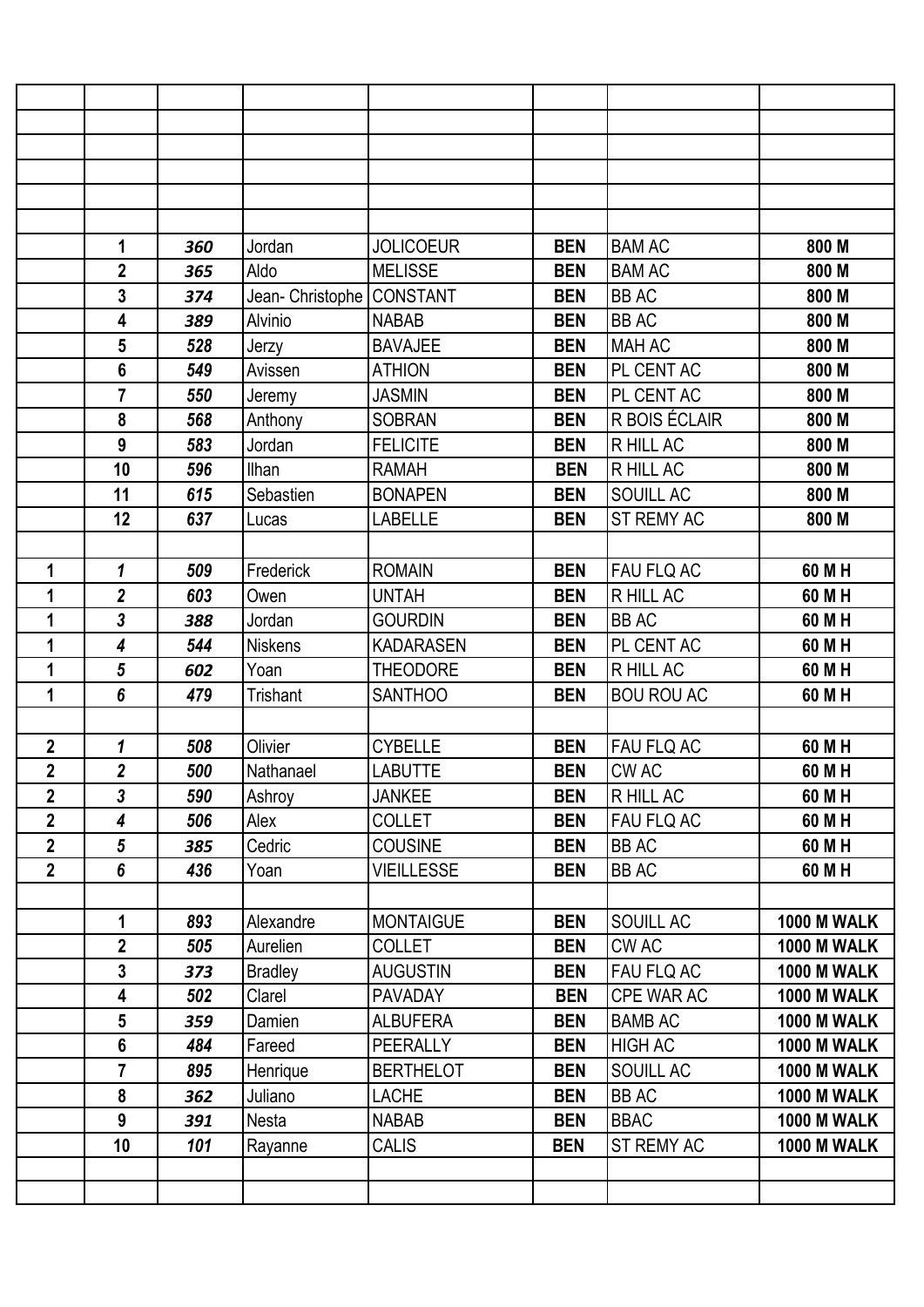| 1                       | 360 | Waren          | <b>BABET</b>         | <b>BEN</b> | <b>BAM AC</b>     | 4 X 100 M     |
|-------------------------|-----|----------------|----------------------|------------|-------------------|---------------|
| 1                       | 360 | Jordan         | <b>JOLICOEUR</b>     | <b>BEN</b> | <b>BAM AC</b>     | 4 X 100 M     |
| 1                       | 362 | Juliano        | <b>LACHE</b>         | <b>BEN</b> | <b>BAM AC</b>     | 4 X 100 M     |
| 1                       | 364 | Hans           | <b>MARIE</b>         | <b>BEN</b> | <b>BAM AC</b>     | 4 X 100 M     |
| 1                       | 372 | <b>Bryan</b>   | <b>VILBRUM</b>       | <b>BEN</b> | <b>BAM AC</b>     | 4 X 100 M     |
|                         |     |                |                      |            |                   |               |
| $\mathbf{2}$            | 547 | Alvin          | <b>RUGHOODASS</b>    | <b>BEN</b> | PL CENT AC        | 4 X 100 M     |
| $\overline{2}$          | 550 | Jeremy         | <b>JASMIN</b>        | <b>BEN</b> | PL CENT AC        | 4 X 100 M     |
| $\overline{\mathbf{2}}$ | 551 | Sebastien      | <b>DOONOO</b>        | <b>BEN</b> | PL CENT AC        | 4 X 100 M     |
| $\overline{2}$          | 553 | Yann           | <b>GERY</b>          | <b>BEN</b> | PL CENT AC        | 4 X 100 M     |
| $\overline{2}$          | 554 | <b>Niskens</b> | <b>KADARASEN</b>     | <b>BEN</b> | PL CENT AC        | 4 X 100 M     |
|                         |     |                |                      |            |                   |               |
| $\mathbf{3}$            | 583 | Jordan         | <b>FELICITE</b>      | <b>BEN</b> | R HILL AC         | 4 X 100 M     |
| $\overline{3}$          | 590 | Ashroy         | <b>JANKEE</b>        | <b>BEN</b> | R HILL AC         | 4 X 100 M     |
| $\overline{3}$          | 592 | Honofrey       | <b>LEOPOLD</b>       | <b>BEN</b> | R HILL AC         | 4 X 100 M     |
| 3                       | 600 | <b>Tamish</b>  | <b>RENGASAMY</b>     | <b>BEN</b> | R HILL AC         | 4 X 100 M     |
| $\overline{3}$          | 601 | Jake           | <b>SIN YAN CHUN</b>  | <b>BEN</b> | R HILL AC         | 4 X 100 M     |
|                         |     |                |                      |            |                   |               |
| $\overline{\mathbf{4}}$ | 388 | Jordan         | <b>GOURDIN</b>       | <b>BEN</b> | <b>BBAC</b>       | 4 X 100 M     |
| 4                       | 396 | Lucas          | <b>MOHABEER</b>      | <b>BEN</b> | <b>BB AC</b>      | 4 X 100 M     |
| 4                       | 389 | Alvinio        | <b>NABAB</b>         | <b>BEN</b> | <b>BB AC</b>      | 4 X 100 M     |
| $\overline{\mathbf{4}}$ | 409 | Ryan           | <b>PRAGASSA</b>      | <b>BEN</b> | <b>BB AC</b>      | 4 X 100 M     |
|                         |     |                |                      |            |                   |               |
| $5\phantom{.0}$         | 608 | Fabrice        | <b>ANTOINETTE</b>    | <b>BEN</b> | SOUILL AC         | 4 X 100 M     |
| $5\phantom{.0}$         | 618 | Darren         | <b>COLLARD</b>       | <b>BEN</b> | SOUILL AC         | 4 X 100 M     |
| 5                       | 622 | Henrique       | <b>EDIBRASSE</b>     | <b>BEN</b> | SOUILL AC         | 4 X 100 M     |
| 5                       | 623 | Christophe     | <b>LEGOY</b>         | <b>BEN</b> | SOUILL AC         | 4 X 100 M     |
| 5                       | 624 | Ashley         | <b>MIRZA</b>         | <b>BEN</b> | SOUILL AC         | 4 X 100 M     |
|                         |     |                |                      |            |                   |               |
| $6\phantom{1}$          | 633 | Loic           | <b>FINE</b>          | <b>BEN</b> | ST REMY AC        | 4 X 100 M     |
| $6\phantom{1}$          | 634 | Shivam         | <b>GOPYNATH</b>      | <b>BEN</b> | ST REMY AC        | 4 X 100 M     |
| $6\phantom{1}$          | 636 | Nived          | <b>JAGMOHANSINGH</b> | <b>BEN</b> | <b>ST REMY AC</b> | 4 X 100 M     |
| $6\phantom{1}$          | 637 | Lucas          | <b>LABELLE</b>       | <b>BEN</b> | ST REMY AC        | 4 X 100 M     |
| 6                       | 638 | Mevine         | <b>MADHAYE</b>       | <b>BEN</b> | ST REMY AC        | 4 X 100 M     |
|                         |     |                |                      |            |                   |               |
| 1                       | 590 | Ashroy         | <b>JANKEE</b>        | <b>BEN</b> | R HILL AC         | <b>DISCUS</b> |
| $\mathbf{2}$            | 501 | Aymric         | <b>LEBON</b>         | <b>BEN</b> | <b>CWAC</b>       | <b>DISCUS</b> |
| 3                       | 372 | Bryan          | <b>VILBRUM</b>       | <b>BEN</b> | <b>BAM AC</b>     | <b>DISCUS</b> |
| $\overline{\mathbf{4}}$ | 375 | <b>Bryan</b>   | <b>COTTE</b>         | <b>BEN</b> | <b>BB AC</b>      | <b>DISCUS</b> |
| 5                       | 623 | Christophe     | <b>LEGOY</b>         | <b>BEN</b> | SOUILL AC         | <b>DISCUS</b> |
| $6\phantom{1}$          | 460 | Doumesh        | <b>GUNNESS</b>       | <b>BEN</b> | <b>BOU ROU AC</b> | <b>DISCUS</b> |
| $\overline{7}$          | 620 | Emilio         | <b>COOPEN</b>        | <b>BEN</b> | SOUILL AC         | <b>DISCUS</b> |
| 8                       | 630 | Even           | <b>CADAPEN</b>       | <b>BEN</b> | ST PIERRE AC      | <b>DISCUS</b> |
| 9                       | 570 | Jason          | <b>ZAMIR</b>         | <b>BEN</b> | R BOIS ÉCLAIR     | <b>DISCUS</b> |
| 10                      | 317 | Jordy          | <b>DAWSON</b>        | <b>BEN</b> | <b>BB AC</b>      | <b>DISCUS</b> |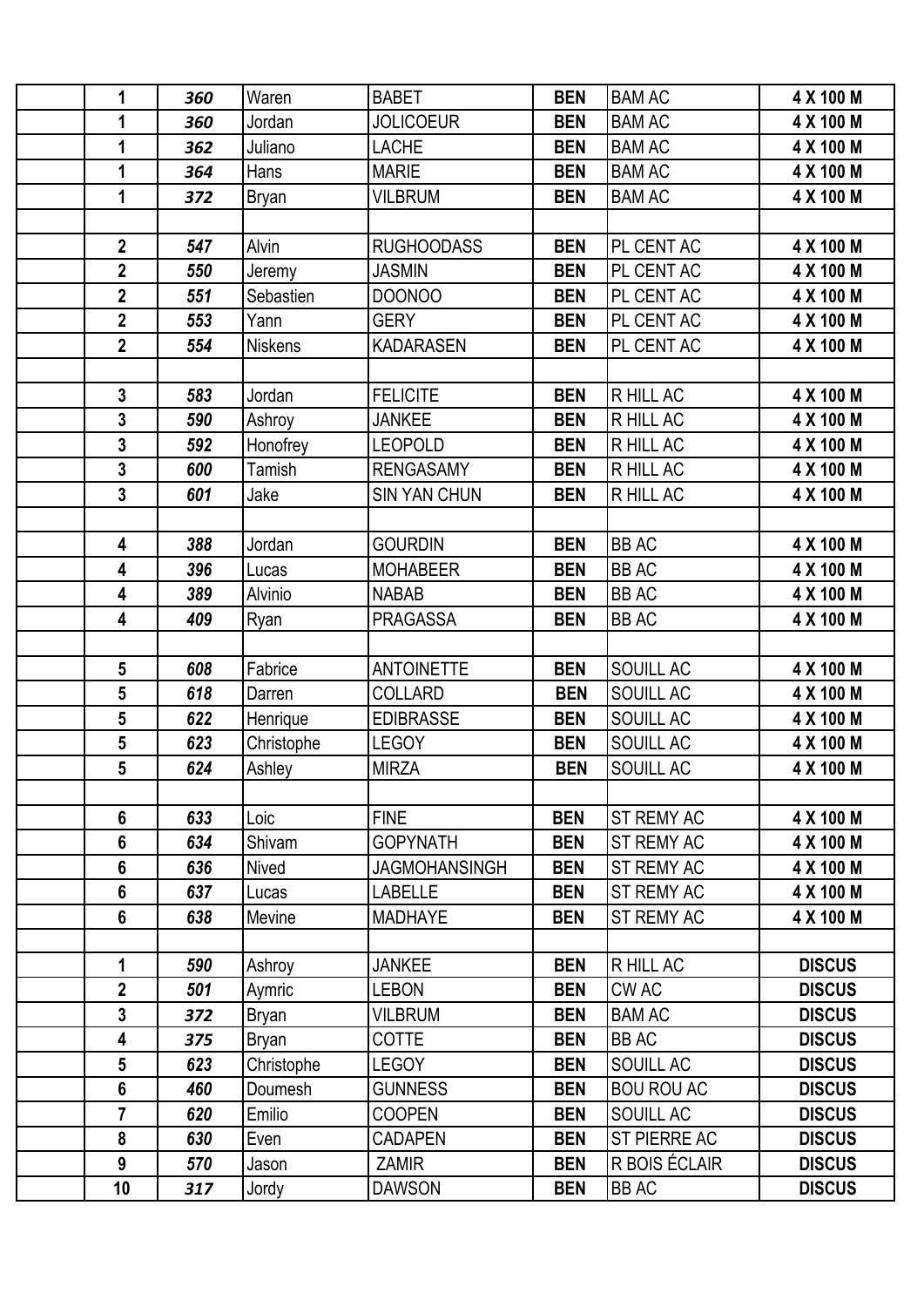| 11                      | 417 | Jeremy        | <b>SYATOUS</b>        | <b>BEN</b> | <b>BB AC</b>      | <b>DISCUS</b>    |
|-------------------------|-----|---------------|-----------------------|------------|-------------------|------------------|
| 12                      | 617 | Loic          | <b>BRASSE</b>         | <b>BEN</b> | SOUILL AC         | <b>DISCUS</b>    |
| 13                      | 628 | Mervin        |                       | <b>BEN</b> | SOUILL AC         | <b>DISCUS</b>    |
| 14                      | 638 | Mevine        | <b>MADHAYE</b>        | <b>BEN</b> | ST REMY AC        | <b>DISCUS</b>    |
| 15                      | 305 | Nikesh        | <b>PARSAD</b>         | <b>BEN</b> | <b>B RIV AC</b>   | <b>DISCUS</b>    |
| 16                      | 312 | Olivier       | <b>CARTICK</b>        | <b>BEN</b> | <b>B RIV AC</b>   | <b>DISCUS</b>    |
| 17                      | 518 | Prannav       | <b>BAUBOOA</b>        | <b>BEN</b> | P DOR AC          | <b>DISCUS</b>    |
| 18                      | 478 | Vashist       | <b>RAMDUTT</b>        | <b>BEN</b> | <b>BOU ROU AC</b> | <b>DISCUS</b>    |
| 19                      | 573 | Yoan          | <b>RENE</b>           | <b>BEN</b> | R BOIS ÉCLAIR     | <b>DISCUS</b>    |
| 20                      | 344 | Youvnesh      | <b>KANHIYA</b>        | <b>BEN</b> | LA CAV AC         | <b>DISCUS</b>    |
| 21                      | 453 | Yvon          | <b>BENAJA</b>         | <b>BEN</b> | <b>BOU ROU AC</b> | <b>DISCUS</b>    |
| 22                      | 357 | Zion          | <b>COTIA</b>          | <b>BEN</b> | <b>B RIV AC</b>   | <b>DISCUS</b>    |
|                         |     |               |                       |            |                   |                  |
| 1                       | 506 | Alex          | <b>COLLET</b>         | <b>BEN</b> | FAU FLQ AC        | <b>HIGH JUMP</b> |
| $\overline{2}$          | 103 | Avish         | <b>SEETOL</b>         | <b>BEN</b> | CHE GRE AC        | <b>HIGH JUMP</b> |
| 3                       | 372 | Bryan         | <b>VILBRUM</b>        | <b>BEN</b> | <b>BAM AC</b>     | <b>HIGH JUMP</b> |
| $\overline{\mathbf{4}}$ | 368 | Cedric        | <b>SAKAOURY</b>       | <b>BEN</b> | <b>BAM AC</b>     | <b>HIGH JUMP</b> |
| 5                       | 385 | Cedric        | <b>COUSINE</b>        | <b>BEN</b> | <b>BB AC</b>      | <b>HIGH JUMP</b> |
| 6                       | 623 | Christophe    | <b>LEGOY</b>          | <b>BEN</b> | SOUILL AC         | <b>HIGH JUMP</b> |
| $\overline{7}$          | 449 | David         | <b>ARISTIDE</b>       | <b>BEN</b> | <b>BOU ROU AC</b> | <b>HIGH JUMP</b> |
| 8                       | 102 | Jaishan       | <b>SOOREEA</b>        | <b>BEN</b> | CHE GRE AC        | <b>HIGH JUMP</b> |
| 9                       | 569 | Jean Philippe | <b>PERRINE</b>        | <b>BEN</b> | R BOIS ÉCLAIR     | <b>HIGH JUMP</b> |
| 10                      | 308 | Jeffrey       | <b>DARDENNE</b>       | <b>BEN</b> | LA CAV AC         | <b>HIGH JUMP</b> |
| 11                      | 550 | Jeremy        | <b>JASMIN</b>         | <b>BEN</b> | PL CENT AC        | <b>HIGH JUMP</b> |
| 12                      | 388 | Jordan        | <b>GOURDIN</b>        | <b>BEN</b> | <b>BB AC</b>      | <b>HIGH JUMP</b> |
| 13                      | 362 | Juliano       | <b>LACHE</b>          | <b>BEN</b> | <b>BAM AC</b>     | <b>HIGH JUMP</b> |
| 14                      | 489 | Noah          | <b>ALKAY</b>          | <b>BEN</b> | CHE GRE AC        | <b>HIGH JUMP</b> |
| 15                      | 605 | Noah          | <b>VIEILLESSE</b>     | <b>BEN</b> | R HILL AC         | <b>HIGH JUMP</b> |
| 16                      | 503 | Omar          | <b>TIMOL</b>          | <b>BEN</b> | <b>CWAC</b>       | <b>HIGH JUMP</b> |
| 17                      | 603 | Owen          | <b>UNTAH</b>          | <b>BEN</b> | R HILL AC         | <b>HIGH JUMP</b> |
| 18                      | 481 | Ramish        | <b>SEEGOLAM</b>       | <b>BEN</b> | <b>BOU ROU AC</b> | <b>HIGH JUMP</b> |
| 19                      | 499 | Rickel        | <b>RATSIMANDRATRA</b> | <b>BEN</b> | FAU FLQ AC        | <b>HIGH JUMP</b> |
| 20                      | 551 | Sebastien     | <b>DOONOO</b>         | <b>BEN</b> | PL CENT AC        | <b>HIGH JUMP</b> |
| 21                      | 514 | Tomy          | <b>SIMPSON</b>        | <b>BEN</b> | <b>MEDINE AC</b>  | <b>HIGH JUMP</b> |
| 22                      | 553 | Yann          | <b>GERY</b>           | <b>BEN</b> | PL CENT AC        | <b>HIGH JUMP</b> |
| 23                      | 436 | Yoan          | <b>VIEILLESSE</b>     | <b>BEN</b> | <b>BB AC</b>      | <b>HIGH JUMP</b> |
| 24                      | 477 | Youvan        | <b>RADHAKISSOON</b>   | <b>BEN</b> | <b>BOU ROU AC</b> | <b>HIGH JUMP</b> |
|                         |     |               |                       |            |                   |                  |
|                         |     |               |                       |            |                   |                  |
| 1                       | 354 | Ansley        | <b>MARTHE</b>         | <b>BEN</b> | LG MOUNT W AC     | <b>SHOT PUT</b>  |
| $\mathbf{2}$            | 302 | Benaja        | <b>ORIAN</b>          | <b>BEN</b> | <b>B RIV AC</b>   | <b>SHOT PUT</b>  |
| 3                       | 375 | Bryan         | <b>COTTE</b>          | <b>BEN</b> | <b>BB AC</b>      | <b>SHOT PUT</b>  |
| $\overline{\mathbf{4}}$ | 368 | Cedric        | <b>SAKAOURY</b>       | <b>BEN</b> | <b>BAM AC</b>     | <b>SHOT PUT</b>  |
| $5\phantom{.0}$         | 304 | Charvin       | <b>SOOKARAM</b>       | <b>BEN</b> | <b>B RIV AC</b>   | <b>SHOT PUT</b>  |
| $6\phantom{a}$          | 488 | Djemil        | <b>THANDRAYEN</b>     | <b>BEN</b> | <b>BOU ROU AC</b> | <b>SHOT PUT</b>  |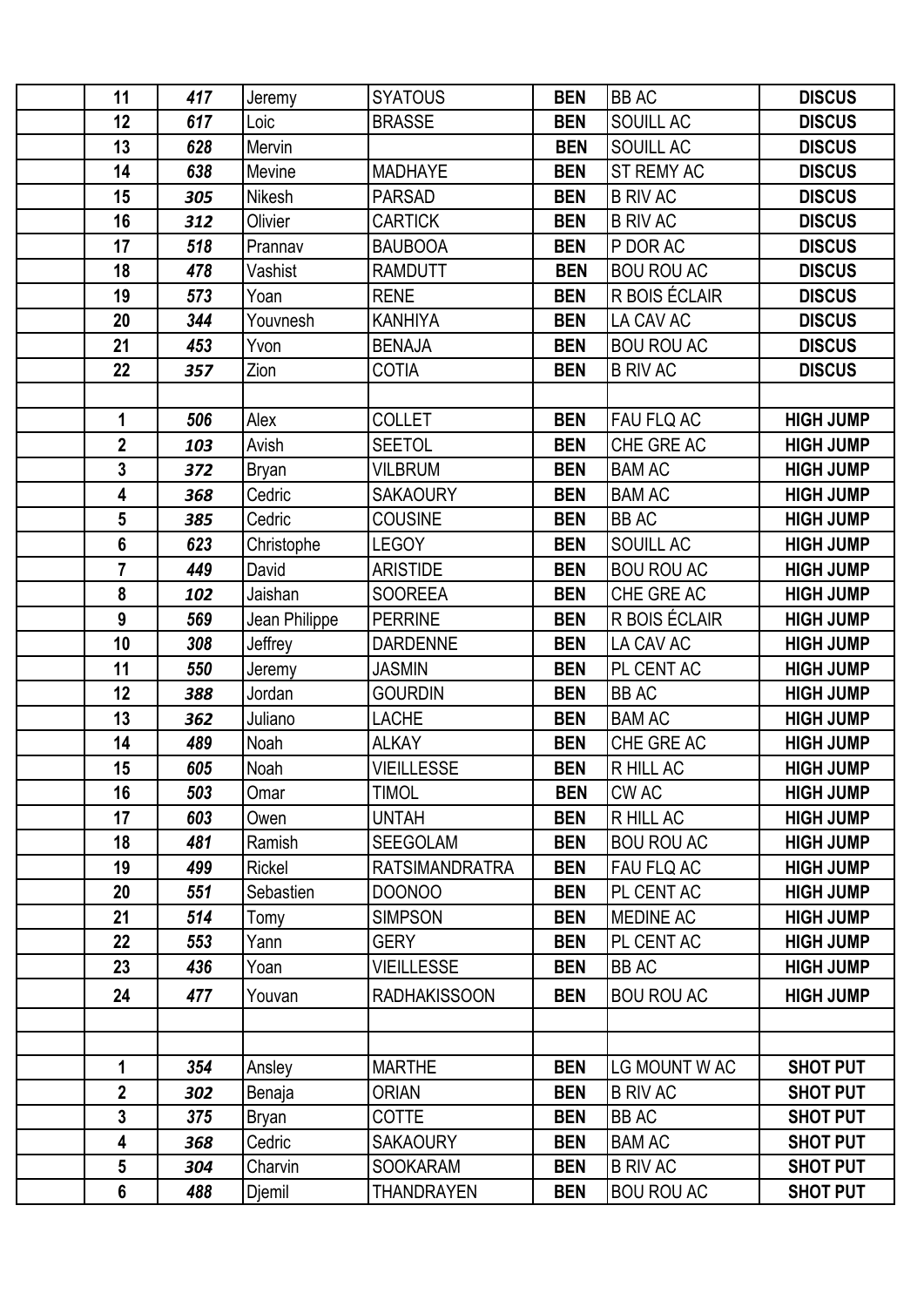| $\overline{7}$          | 460 | Doumesh       | <b>GUNNESS</b>        | <b>BEN</b> | <b>BOU ROU AC</b>   | <b>SHOT PUT</b>    |
|-------------------------|-----|---------------|-----------------------|------------|---------------------|--------------------|
| 8                       | 620 | Emilio        | <b>COOPEN</b>         | <b>BEN</b> | SOUILL AC           | <b>SHOT PUT</b>    |
| 10                      | 594 | Fabruzo       | <b>MEDOR</b>          | <b>BEN</b> | R HILL AC           | <b>SHOT PUT</b>    |
| 11                      | 576 | Gael          | <b>ALEXIS</b>         | <b>BEN</b> | R BOIS ÉCLAIR       | <b>SHOT PUT</b>    |
| 12                      | 496 | Gregory       | <b>ARLANDA</b>        | <b>BEN</b> | CHE GRE AC          | <b>SHOT PUT</b>    |
| 13                      | 308 | Jeffrey       | <b>DARDENNE</b>       | <b>BEN</b> | LA CAV AC           | <b>SHOT PUT</b>    |
| 14                      | 417 | Jeremy        | <b>SYATOUS</b>        | <b>BEN</b> | <b>BB AC</b>        | <b>SHOT PUT</b>    |
| 15                      | 583 | Jordan        | <b>FELICITE</b>       | <b>BEN</b> | R HILL AC           | <b>SHOT PUT</b>    |
| 9                       | 317 | Jordy         | <b>DAWSON</b>         | <b>BEN</b> | <b>BB AC</b>        | <b>SHOT PUT</b>    |
| 16                      | 617 | Loic          | <b>BRASSE</b>         | <b>BEN</b> | SOUILL AC           | <b>SHOT PUT</b>    |
| 17                      | 632 | Manish        | <b>BENUD</b>          | <b>BEN</b> | ST REMY AV          | <b>SHOT PUT</b>    |
| 18                      | 628 | Mervin        |                       | <b>BEN</b> | SOUILL AC           | <b>SHOT PUT</b>    |
| 19                      | 500 | Nathanael     | <b>LABUTTE</b>        | <b>BEN</b> | CW AC               | <b>SHOT PUT</b>    |
| 20                      | 499 | <b>Rickel</b> | <b>RATSIMANDRATRA</b> | <b>BEN</b> | FAU FLQ AC          | <b>SHOT PUT</b>    |
| 21                      | 495 | Samuel        | <b>D'EAU</b>          | <b>BEN</b> | CPE H               | <b>SHOT PUT</b>    |
| 22                      | 600 | Tamish        | <b>RENGASAMY</b>      | <b>BEN</b> | R HILL AC           | <b>SHOT PUT</b>    |
| 23                      | 524 | Viresh        | <b>ETWARLA</b>        | <b>BEN</b> | P DOR AC            | <b>SHOT PUT</b>    |
| 24                      | 573 | Yoan          | <b>RENE</b>           | <b>BEN</b> | R BOIS ÉCLAIR       | <b>SHOT PUT</b>    |
| 25                      | 477 | Youvan        | <b>RADHAKISSOON</b>   | <b>BEN</b> | <b>BOU ROU AC</b>   | <b>SHOT PUT</b>    |
| 26                      | 344 | Youvnesh      | <b>KANHIYA</b>        | <b>BEN</b> | LA CAV AC           | <b>SHOT PUT</b>    |
|                         |     |               |                       |            |                     |                    |
| 1                       | 630 | Even          | <b>CADAPEN</b>        | <b>BEN</b> | <b>ST PIERRE AC</b> | <b>TRIPLE JUMP</b> |
| $\mathbf 2$             | 305 | Nikesh        | <b>PARSAD</b>         | <b>BEN</b> | <b>B RIV AC</b>     | <b>TRIPLE JUMP</b> |
| 3                       | 518 | Prannav       | <b>BAUBOOA</b>        | <b>BEN</b> | P DOR AC            | <b>TRIPLE JUMP</b> |
| $\overline{\mathbf{4}}$ | 508 | Olivier       | <b>CYBELLE</b>        | <b>BEN</b> | FAU FLQ AC          | <b>TRIPLE JUMP</b> |
| 5                       | 358 | Zion          | <b>COTIA</b>          | <b>BEN</b> | <b>B RIV AC</b>     | <b>TRIPLE JUMP</b> |
| $6\phantom{a}$          | 607 | Berdsley      | <b>PROSPER</b>        | <b>BEN</b> | <b>RODRIGUES</b>    | <b>TRIPLE JUMP</b> |
| 7                       | 389 | Alvino        | <b>NABAB</b>          | <b>BEN</b> | <b>BB AC</b>        | <b>TRIPLE JUMP</b> |
| 8                       | 509 | Romain        | <b>FREDERIC</b>       | <b>BEN</b> | <b>FAU FLQ AC</b>   | <b>TRIPLE JUMP</b> |
| 9                       | 355 | Warren        | <b>BABET</b>          | <b>BEN</b> | <b>B RIV AC</b>     | <b>TRIPLE JUMP</b> |
| 10                      | 556 | Jeebun        | <b>JESHSINGH</b>      | <b>BEN</b> | R BELLE AC          | <b>TRIPLE JUMP</b> |
| 11                      | 385 | Cedric        | <b>COUSINE</b>        | <b>BEN</b> | BB AC               | <b>TRIPLE JUMP</b> |
| 12                      | 372 | Bryan         | <b>VILBRUM</b>        | <b>BEN</b> | <b>BAM AC</b>       | <b>TRIPLE JUMP</b> |
| 13                      | 479 | Tishant       | <b>SANTHOO</b>        | <b>BEN</b> | <b>BOU ROU AC</b>   | <b>TRIPLE JUMP</b> |
| 14                      | 606 | Vincent       | <b>WONG</b>           | <b>BEN</b> | R HILL AC           | <b>TRIPLE JUMP</b> |
| 15                      | 603 | Owen          | <b>UNTAH</b>          | <b>BEN</b> | R HILL AC           | <b>TRIPLE JUMP</b> |
| 16                      | 602 | Yoan          | <b>THEODORE</b>       | <b>BEN</b> | R HILL AC           | <b>TRIPLE JUMP</b> |
| 17                      | 396 | Lucas         | <b>MOHABEER</b>       | <b>BEN</b> | <b>BB AC</b>        | <b>TRIPLE JUMP</b> |
|                         |     |               |                       |            |                     |                    |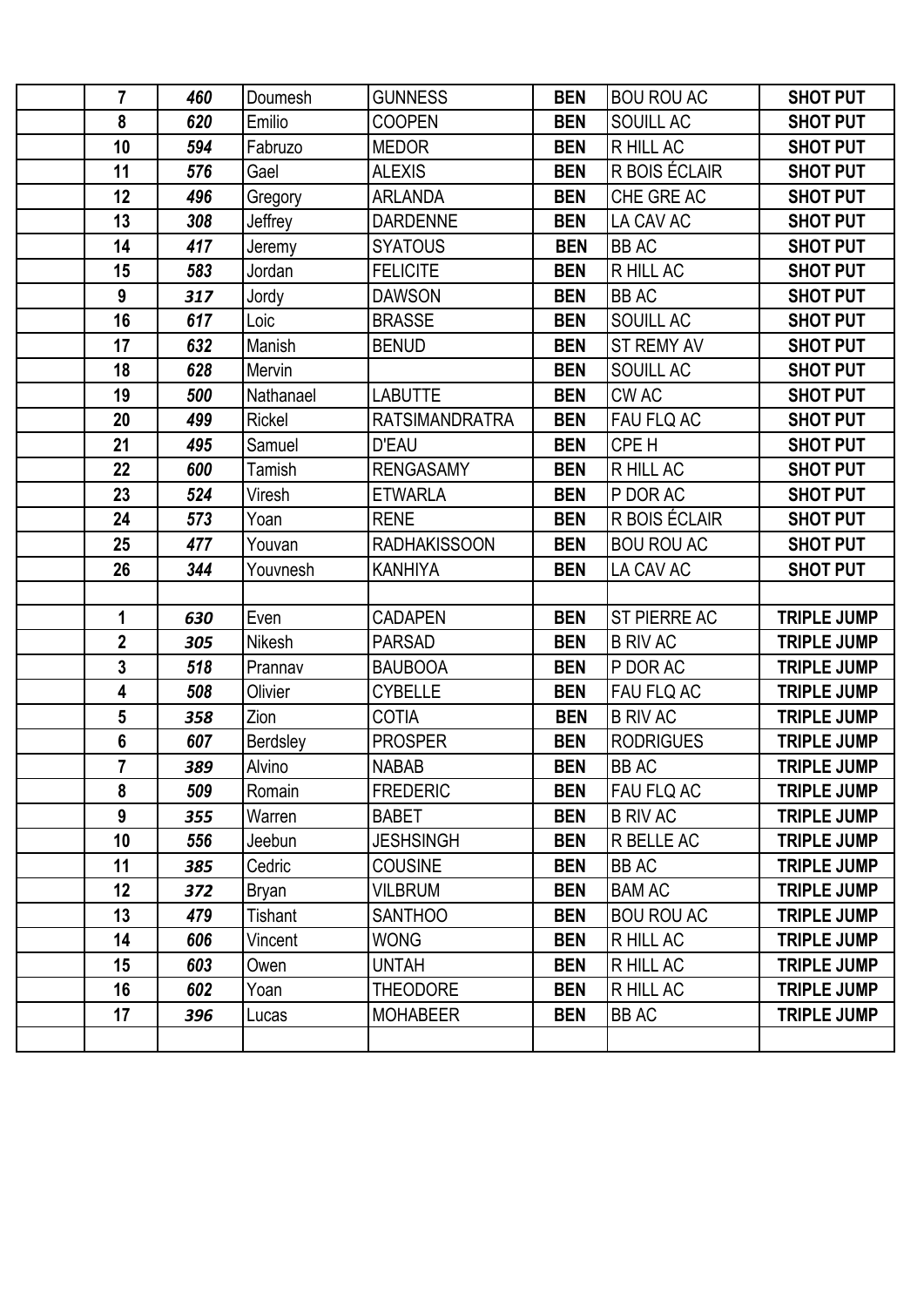## **MAURITIUS ATHLETICS ASSOCIATION BANK OF MAURITIUS INTER CLUBS YOUTH CHAMPIONSHIPS 28 and 29 November 2015 Maryse Justin Stadium, Reduit GIRLS - BENJAMIN**

| 1                          | 1              | 814 | Anaelle        | SIOWYOUN          | <b>BEN</b> | R BOIS E AC      | 60 M        |
|----------------------------|----------------|-----|----------------|-------------------|------------|------------------|-------------|
| 1                          | $\mathbf 2$    | 714 | Jane           | <b>BRABANT</b>    | <b>BEN</b> | <b>BBAC</b>      | 60 M        |
| $\mathbf{1}$               | 3              | 802 | Robiella       | <b>LARCHER</b>    | <b>BEN</b> | PL CENT AC       | 60 M        |
| $\mathbf{1}$               | 4              | 793 | Anais          | <b>RAHAMEFY</b>   | <b>BEN</b> | <b>MEDINE AC</b> | 60 M        |
| 1                          | 5              | 715 | Laeticia       | <b>FAVORY</b>     | <b>BEN</b> | <b>BBAC</b>      | 60 M        |
| $\mathbf{1}$               | 6              | 735 | Melanie        | CATHERINE         | <b>BEN</b> | CH GREN AC       | 60 M        |
|                            |                |     |                |                   |            |                  |             |
|                            |                |     |                |                   |            |                  |             |
| $\overline{\mathbf{2}}$    | 1              | 404 | Rachelle       | VADAMOOTOO        | <b>BEN</b> | ST PIERRE AC     | 60 M        |
| $\boldsymbol{2}$           | $\mathbf 2$    | 724 | Shelena        | <b>RAMSAMY</b>    | <b>BEN</b> | <b>BBAC</b>      | 60 M        |
| $\overline{2}$             | 3              | 826 | Gwenaelle      | SYLVIO            | <b>BEN</b> | R HILL AC        | 60 M        |
| $\overline{2}$             | 4              | 731 | Owena          | <b>MARION</b>     | <b>BEN</b> | BL RV ST AC      | 60 M        |
| $\overline{\mathbf{2}}$    | 5              | 768 | Lorie          | <b>HALAMI</b>     | <b>BEN</b> | <b>MAH AC</b>    | 60 M        |
| $\overline{2}$             | 6              | 748 | Chloe          | <b>CHATON</b>     | <b>BEN</b> | CPE WAR AC       | 60 M        |
|                            |                |     |                |                   |            |                  |             |
| 3                          | 1              | 800 | Francesca      | <b>AGATHE</b>     | <b>BEN</b> | PL CEN           | 60 M        |
| 3                          | $\overline{2}$ | 790 | Aninia         | <b>FOURMACOU</b>  | <b>BEN</b> | MEDINE AC        | 60 M        |
| 3                          | 3              | 405 | Almandina      | <b>ACHILLE</b>    | <b>BEN</b> | ST REMY AC       | 60 M        |
| 3                          | 4              | 674 | Chloe          | <b>FRANCOIS</b>   | <b>BEN</b> | <b>BAMB AC</b>   | 60 M        |
| 3                          | 5              | 828 | Marie coraline | <b>LOUIS</b>      | <b>BEN</b> | <b>ROD</b>       | 60 M        |
| 3                          | 6              | 827 | Leaticia       | <b>TROUBADOUR</b> | <b>BEN</b> | R HILL AC        | 60 M        |
|                            |                |     |                |                   |            |                  |             |
|                            |                |     |                |                   |            |                  |             |
| $\mathbf{1}$               | 1              | 813 | Lorie          | <b>RIMA</b>       | <b>BEN</b> | R BOIS E AC      | <b>150M</b> |
| 1                          | $\mathbf 2$    | 768 | Laurie         | <b>HALAMI</b>     | <b>BEN</b> | <b>MAH AC</b>    | 150 M       |
| 1                          | 3              | 715 | Laeticia       | <b>FAVORY</b>     | <b>BEN</b> | <b>BBAC</b>      | 150 M       |
| $\mathbf{1}$               | 4              | 793 | Annais         | <b>RAHAMEFY</b>   | <b>BEN</b> | <b>MED</b>       | <b>150M</b> |
| 1                          | 5              | 795 | Sarah          | MARC              | <b>BEN</b> | P D'OR AC        | 150M        |
| 1                          | 6              | 731 | Owena          | <b>MARION</b>     | <b>BEN</b> | BL RV ST AC      | <b>150M</b> |
|                            |                |     |                |                   |            |                  |             |
| $\mathbf 2$                | 1              | 717 | Christabelle   | <b>LABONNE</b>    | <b>BEN</b> | <b>BBAC</b>      | 150 M       |
| $\overline{\mathbf{2}}$    | $\mathbf 2$    | 402 | Lorna          | <b>HERMINETTE</b> | <b>BEN</b> | <b>ST PIERRE</b> | 150 M       |
| $\overline{2}$             | 3              | 816 | Naomie         | <b>BEESOO</b>     | <b>BEN</b> | R HILL AC        | 150 M       |
| $\boldsymbol{2}$           | 4              | 824 | Megane         | <b>SUAVE</b>      | <b>BEN</b> | R HILL AC        | 150 M       |
| $\overline{2}$             | 5              | 405 | Almandina      | <b>ACHILLE</b>    | <b>BEN</b> | ST REMY AC       | 150 M       |
| $\overline{\mathbf{2}}$    | 6              | 403 | Stena          | <b>PIERRE</b>     | <b>BEN</b> | ST PIERRE AC     | 150 M       |
|                            |                |     |                |                   |            |                  |             |
| $\mathbf{3}$               | 1              | 709 | Gaelle         | <b>MARIANNE</b>   | <b>BEN</b> | <b>BAMB AC</b>   | 150 M       |
| $\boldsymbol{\mathsf{3}}$  | $\mathbf 2$    | 724 | Shelena        | <b>RAMSAMY</b>    | <b>BEN</b> | <b>BBAC</b>      | 150 M       |
| $\mathbf{3}$               | 3              | 755 | Annabelle      | <b>MAMEROU</b>    | <b>BEN</b> | FAU FLQ AC       | 150 M       |
| $\overline{\mathbf{3}}$    | 4              | 744 | Danishta       | <b>ANUNTOO</b>    | <b>BEN</b> | CPE WAR AC       | 150 M       |
| $\overline{\mathbf{3}}$    | 5              | 751 | Oceane         | <b>MOIRT</b>      | <b>BEN</b> | <b>CPE WAR</b>   | 150 M       |
| $\boldsymbol{\mathcal{S}}$ | 6              | 802 | Robiella       | <b>LARCHER</b>    | <b>BEN</b> | PL CENT AC       | 150 M       |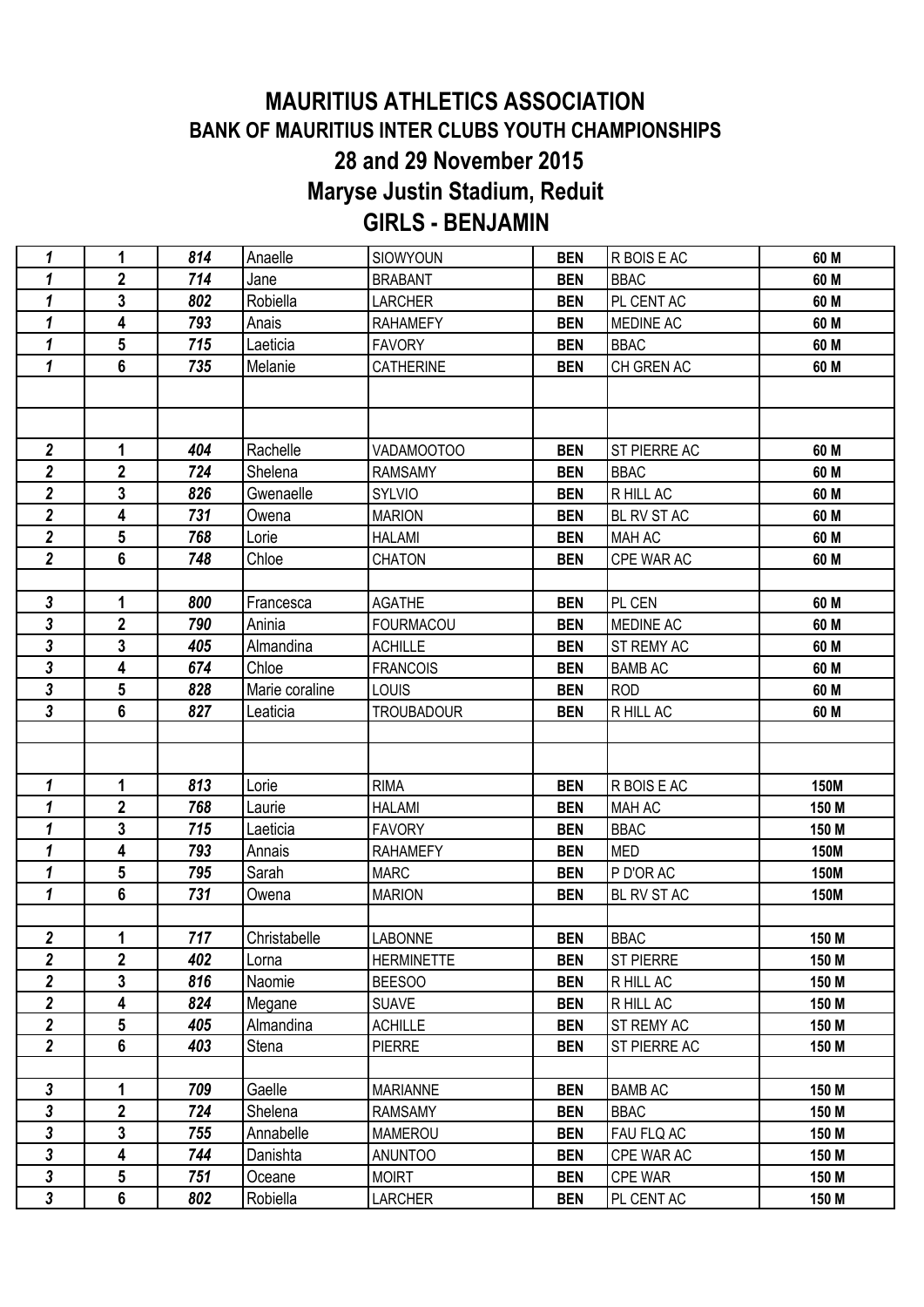|              | 1                       | 96  | Machella    | <b>FEVRIER</b>    | <b>BEN</b> | <b>BAMB AC</b> | 800 M              |
|--------------|-------------------------|-----|-------------|-------------------|------------|----------------|--------------------|
|              | $\overline{\mathbf{2}}$ | 721 | Anne-laure  | <b>MINERVE</b>    | <b>BEN</b> | <b>BBAC</b>    | 800 M              |
|              | 3                       | 741 | Paquerette  | <b>MALECO</b>     | <b>BEN</b> | CH GREN AC     | 800 M              |
|              | 4                       | 742 | Milena      | <b>NICLAIR</b>    | <b>BEN</b> | CPE HAR AC     | 800 M              |
|              | 5                       | 743 | Maeva       | SOLAMALAY         | <b>BEN</b> | CPE HAR AC     | 800 M              |
|              | $6\phantom{1}$          | 745 | Anaelle     | <b>BAZERQUE</b>   | <b>BEN</b> | CPE WAR AC     | 800 M              |
|              | 7                       | 756 | Chloe       | <b>ARELE</b>      | <b>BEN</b> | LA CAV AC      | 800 M              |
|              | 8                       | 757 | Julie       | <b>LOUIS JEAN</b> | <b>BEN</b> | LA CAV AC      | 800 M              |
|              | 9                       | 789 | Zara        | <b>TOINETTE</b>   | <b>BEN</b> | MAH AC         | 800 M              |
|              | 10                      | 821 | Jerusha     | RAMASAWMY         | <b>BEN</b> | R HILL AC      | 800 M              |
|              | 11                      | 410 | Kerina      | LOUIS             | <b>BEN</b> | ST REMY AC     | 800 M              |
|              | 12                      | 414 | Anne sophie | <b>ROUSSETY</b>   | <b>BEN</b> | ST REMY AC     | 800 M              |
|              |                         |     |             |                   |            |                |                    |
| $\mathbf{1}$ | 5                       | 710 | Chloe       | <b>MARIMOOTOO</b> | <b>BEN</b> | <b>BAMB AC</b> | 60 M H             |
| 1            | 3                       | 707 | Pascaline   | LAYRA             | <b>BEN</b> | <b>BAMB AC</b> | 60 M H             |
| 1            | 4                       | 735 | Melanie     | <b>CATHERINE</b>  | <b>BEN</b> | CH GREN AC     | 60 M H             |
| 1            | $\overline{2}$          | 740 | Sephora     | LOUIS             | <b>BEN</b> | CH GREN AC     | 60 M H             |
| 1            | 5                       | 744 | Danishta    | <b>ANUNTOO</b>    | <b>BEN</b> | CPE WAR AC     | 60 M H             |
| 1            | 3                       | 755 | Annabelle   | <b>MAMEROU</b>    | <b>BEN</b> | FAU FLQ AC     | 60 M H             |
| $\mathbf{1}$ | $\overline{2}$          | 792 | Mansi       | <b>GUJUDHUR</b>   | <b>BEN</b> | MEDINE AC      | 60 M H             |
| 1            | 4                       | 827 | Leaticia    | <b>TROUBADOUR</b> | <b>BEN</b> | R HILL AC      | 60 M H             |
|              |                         |     |             |                   |            |                |                    |
|              | 1                       | 96  | Machella    | <b>FEVRIER</b>    | <b>BEN</b> | <b>BAMB AC</b> | <b>1000 M WALK</b> |
|              | $\mathbf 2$             | 711 | Tatiana     | <b>MOUTOU</b>     | <b>BEN</b> | <b>BAMB AC</b> | <b>1000 M WALK</b> |
|              | 3                       | 713 | Noami       | <b>RESIDU</b>     | <b>BEN</b> | <b>BAMB AC</b> | <b>1000 M WALK</b> |
|              | 4                       | 722 | Nisha       | <b>NEERMUL</b>    | <b>BEN</b> | <b>BBAC</b>    | <b>1000 M WALK</b> |
|              | 5                       | 749 | Laetitia    | <b>LAFOLLE</b>    | <b>BEN</b> | CPE WAR AC     | <b>1000 M WALK</b> |
|              | 6                       | 754 | Shanon      | <b>COLLET</b>     | <b>BEN</b> | FAU FLQ AC     | <b>1000 M WALK</b> |
|              | $\overline{7}$          | 779 | Julia       | <b>JOSEPH</b>     | <b>BEN</b> | MAH AC         | <b>1000 M WALK</b> |
|              | 8                       | 817 | Judie-gael  | <b>HOOSSAIN</b>   | <b>BEN</b> | R HILL AC      | <b>1000 M WALK</b> |
|              | 9                       | 829 | Virginie    | <b>DHAMON</b>     | <b>BEN</b> | SOUIL AC       | <b>1000 M WALK</b> |
|              |                         |     |             |                   |            |                |                    |
|              |                         |     |             |                   |            |                |                    |
|              |                         |     |             |                   |            |                |                    |
|              | 1                       | 767 | Marianne    | <b>GAELLE</b>     | <b>BEN</b> | MAH AC         | 4 X 100 M          |
|              | 1                       | 768 | Laurie      | <b>HAMALI</b>     | <b>BEN</b> | MAH AC         | 4 X 100 M          |
|              | 1                       | 779 | Julia       | <b>JOSEPH</b>     | <b>BEN</b> | MAH AC         | 4 X 100 M          |
|              | 1                       | 789 | Zara        | <b>TOINETTE</b>   | <b>BEN</b> | MAH AC         | 4 X 100 M          |
|              | 1                       | 791 | Laeticia    | <b>NOEL</b>       | <b>BEN</b> | MAH AC         | 4 X 100 M          |
|              |                         |     |             |                   |            |                |                    |
|              | $\mathbf{2}$            | 405 | Almandina   | <b>ACHILLE</b>    | <b>BEN</b> | ST REMY AC     | 4 X 100 M          |
|              | $\mathbf{2}$            | 407 | Anais       | <b>ADEL</b>       | <b>BEN</b> | ST REMY AC     | 4 X 100 M          |
|              | $\overline{2}$          | 410 | Kerina      | <b>LOUIS</b>      | <b>BEN</b> | ST REMY AC     | 4 X 100 M          |
|              | $\overline{2}$          | 413 | Gaelle      | <b>RENEL</b>      | <b>BEN</b> | ST REMY AC     | 4 X 100 M          |
|              | $\overline{2}$          | 414 | Anne sophie | <b>ROUSSETY</b>   | <b>BEN</b> | ST REMY AC     | 4 X 100 M          |
|              |                         |     |             |                   |            |                |                    |
|              |                         |     |             |                   |            |                |                    |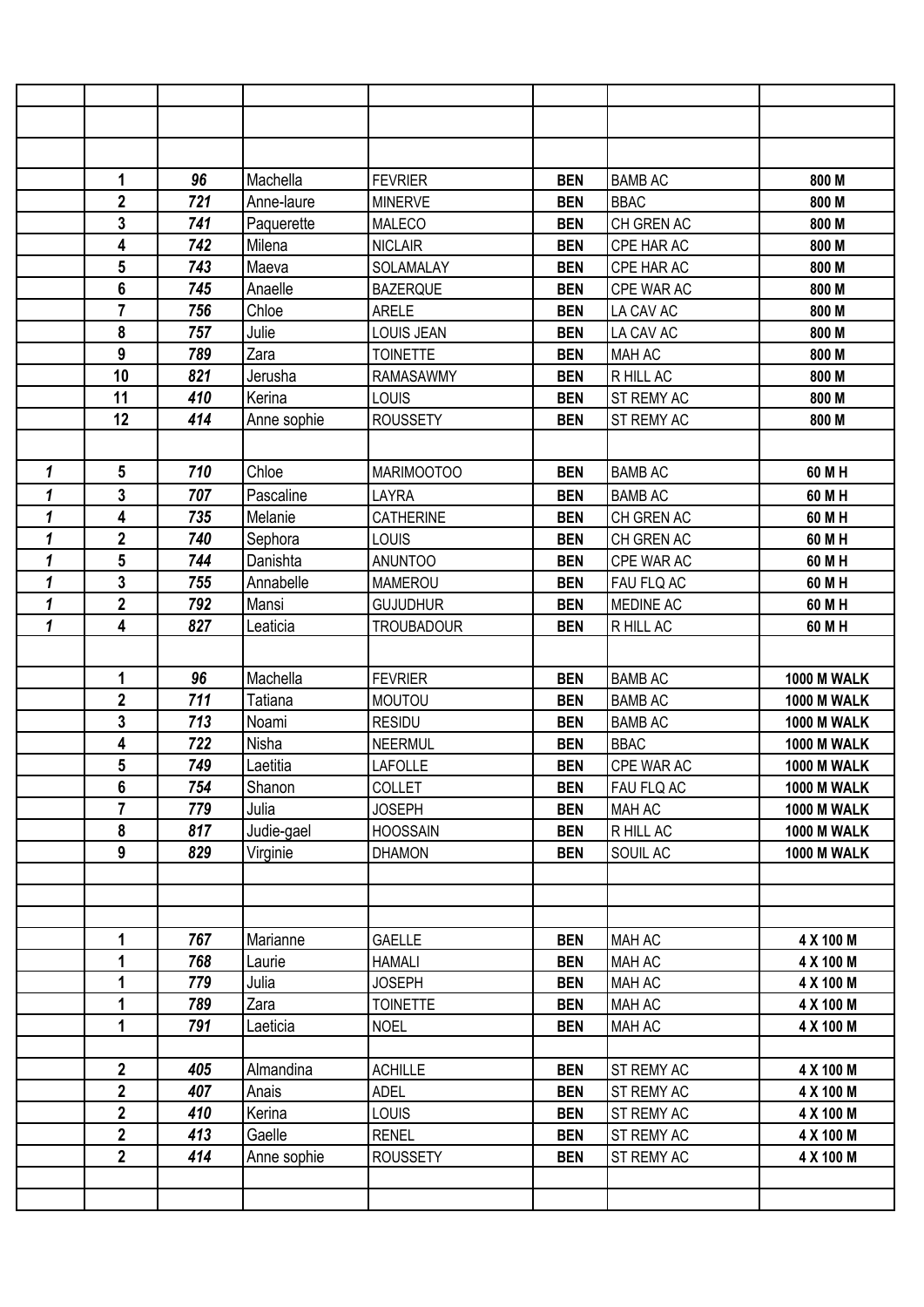| 3              | 714 | Jane         | <b>BRABANT</b>    | <b>BEN</b> | <b>BBAC</b>    | 4 X 100 M        |
|----------------|-----|--------------|-------------------|------------|----------------|------------------|
| 3              | 715 | Laetitia     | <b>FAVORY</b>     | <b>BEN</b> | <b>BBAC</b>    | 4 X 100 M        |
| 3              | 717 | Christabelle | <b>LABONNE</b>    | <b>BEN</b> | <b>BBAC</b>    | 4 X 100 M        |
| 3              | 720 | Priyanka     | <b>LOWTOO</b>     | <b>BEN</b> | <b>BBAC</b>    | 4 X 100 M        |
| $\mathbf{3}$   | 724 | Shelena      | <b>RAMSAMY</b>    | <b>BEN</b> | <b>BBAC</b>    | 4 X 100 M        |
|                |     |              |                   |            |                |                  |
| 4              | 821 | Jerusha      | <b>RAMASAWMY</b>  | <b>BEN</b> | R HILL AC      | 4 X 100 M        |
| 4              | 824 | Megane       | <b>SUAVE</b>      | <b>BEN</b> | R HILL AC      | 4 X 100 M        |
| 4              | 826 | Gwenaelle    | <b>SYLVIO</b>     | <b>BEN</b> | R HILL AC      | 4 X 100 M        |
| 4              | 827 | Leaticia     | <b>TROUBADOUR</b> | <b>BEN</b> | R HILL AC      | 4 X 100 M        |
|                |     |              |                   |            |                |                  |
| 5              | 744 | Danishta     | <b>ANNUNTE</b>    | <b>BEN</b> | CPE WAR AC     | 4 X 100 M        |
| 5              | 748 | Chloe        | <b>CHATON</b>     | <b>BEN</b> | CPE WAR AC     | 4 X 100 M        |
| 5              | 750 | Sarah        | MADANAMOOTOO      | <b>BEN</b> | CPE WAR AC     | 4 X 100 M        |
| 5              | 751 | Oceanne      | <b>MOIRT</b>      | <b>BEN</b> | CPE WAR AC     | 4 X 100 M        |
|                |     |              |                   |            |                |                  |
| 6              |     | Machella     | <b>FEVRIER</b>    | <b>BEN</b> | BL RV ST AC    | 4 X 100 M        |
|                |     | Chloe        | <b>FRANCOIS</b>   | <b>BEN</b> |                |                  |
|                |     | Pascaline    |                   |            | BL RV ST AC    | 4 X 100 M        |
| 6              | 730 |              | <b>LAYRA</b>      | <b>BEN</b> | BL RV ST AC    | 4 X 100 M        |
| 6              | 731 | Owena        | <b>MARION</b>     | <b>BEN</b> | BL RV ST AC    | 4 X 100 M        |
|                |     |              |                   |            |                |                  |
|                |     |              |                   |            |                |                  |
|                |     |              |                   |            |                |                  |
| 1              | 706 | Alicia       | <b>LAMOUR</b>     | <b>BEN</b> | <b>BAMB AC</b> | <b>DISCUS</b>    |
| $\mathbf{2}$   | 736 | Amelie       | COUYAVA           | <b>BEN</b> | CH GREN AC     | <b>DISCUS</b>    |
| 3              | 814 | Annaelle     | <b>SIOW YOUN</b>  | <b>BEN</b> | R BOIS E AC    | <b>DISCUS</b>    |
| 4              | 747 | Anne-chloe   | <b>BOODHOO</b>    | <b>BEN</b> | CPE WAR AC     | <b>DISCUS</b>    |
| 5              | 721 | Anne-laure   | <b>MINERVE</b>    | <b>BEN</b> | <b>BBAC</b>    | <b>DISCUS</b>    |
| $6\phantom{1}$ | 797 | Aurelia      | <b>PLACATHOSE</b> | <b>BEN</b> | P'DOR AC       | <b>DISCUS</b>    |
| $\overline{7}$ | 758 | Chloe        | <b>MAGDELAINE</b> | <b>BEN</b> | LA CAV AC      | <b>DISCUS</b>    |
| 8              | 695 | Christabelle | <b>JOLICOUER</b>  | <b>BEN</b> | <b>BAMB AC</b> | <b>DISCUS</b>    |
| 9              | 714 | Jane         | <b>BRABANT</b>    | <b>BEN</b> | <b>BBAC</b>    | <b>DISCUS</b>    |
| 10             | 821 | Jerusha      | <b>RAMASAWMY</b>  | <b>BEN</b> | R HILL AC      | <b>DISCUS</b>    |
| 11             | 401 | Laeticia     | <b>GERMAIN</b>    | <b>BEN</b> | SOUIL AC       | <b>DISCUS</b>    |
| 12             | 649 | Megane       | <b>BARIQUE</b>    | <b>BEN</b> | <b>BAMB AC</b> | <b>DISCUS</b>    |
| 13             | 823 | Queenie      | <b>ST LOUIS</b>   | <b>BEN</b> | R HILL AC      | <b>DISCUS</b>    |
| 14             | 412 | Sneha        | ORGOO             | <b>BEN</b> | ST REMY AC     | <b>DISCUS</b>    |
| 15             | 778 | Wendy        | <b>IRAM</b>       | <b>BEN</b> | <b>MAH AC</b>  | <b>DISCUS</b>    |
| 16             | 815 | Sheriline    | <b>AGATHE</b>     | <b>BEN</b> | R HILL AC      | <b>DISCUS</b>    |
|                |     |              |                   |            |                |                  |
|                |     |              |                   |            |                |                  |
| 1              | 737 | Akylanne     | <b>DIOLLE</b>     | <b>BEN</b> | CH GREN AC     | <b>HIGH JUMP</b> |
| $\mathbf{2}$   | 407 | Anais        | <b>ADEL</b>       | <b>BEN</b> | ST REMY AC     | <b>HIGH JUMP</b> |
| 3              | 755 | Annabelle    | <b>MAMEROU</b>    | <b>BEN</b> | FAU FLQ AC     | <b>HIGH JUMP</b> |
| 4              | 808 | Annaelle     | <b>MOMUS</b>      | <b>BEN</b> | PL CENT AC     | <b>HIGH JUMP</b> |
| 5              | 797 | Aurelia      | <b>PLACATHOSE</b> | <b>BEN</b> | P D'OR AC      | <b>HIGH JUMP</b> |
| 6              | 651 | Aurelie      | <b>BEGUE</b>      | <b>BEN</b> | <b>BAMB AC</b> | <b>HIGH JUMP</b> |
| $\overline{7}$ | 710 | Cloe         | MARIMOUTOU        | <b>BEN</b> | <b>BAMB AC</b> | <b>HIGH JUMP</b> |
| 8              | 761 | Emma LOUISE  | <b>DESPLANCKE</b> | <b>BEN</b> | LG MOUNT W AC  | <b>HIGH JUMP</b> |
| 9              | 819 | Faith        | <b>JOLICOEUR</b>  | <b>BEN</b> | R HILL AC      | <b>HIGH JUMP</b> |
| 10             | 818 | Jade         | <b>JOLICOEUR</b>  | <b>BEN</b> | R HILL AC      | <b>HIGH JUMP</b> |
| 11             | 766 | Kelly        | <b>CLEMENTINE</b> | <b>BEN</b> | MAH AC         | <b>HIGH JUMP</b> |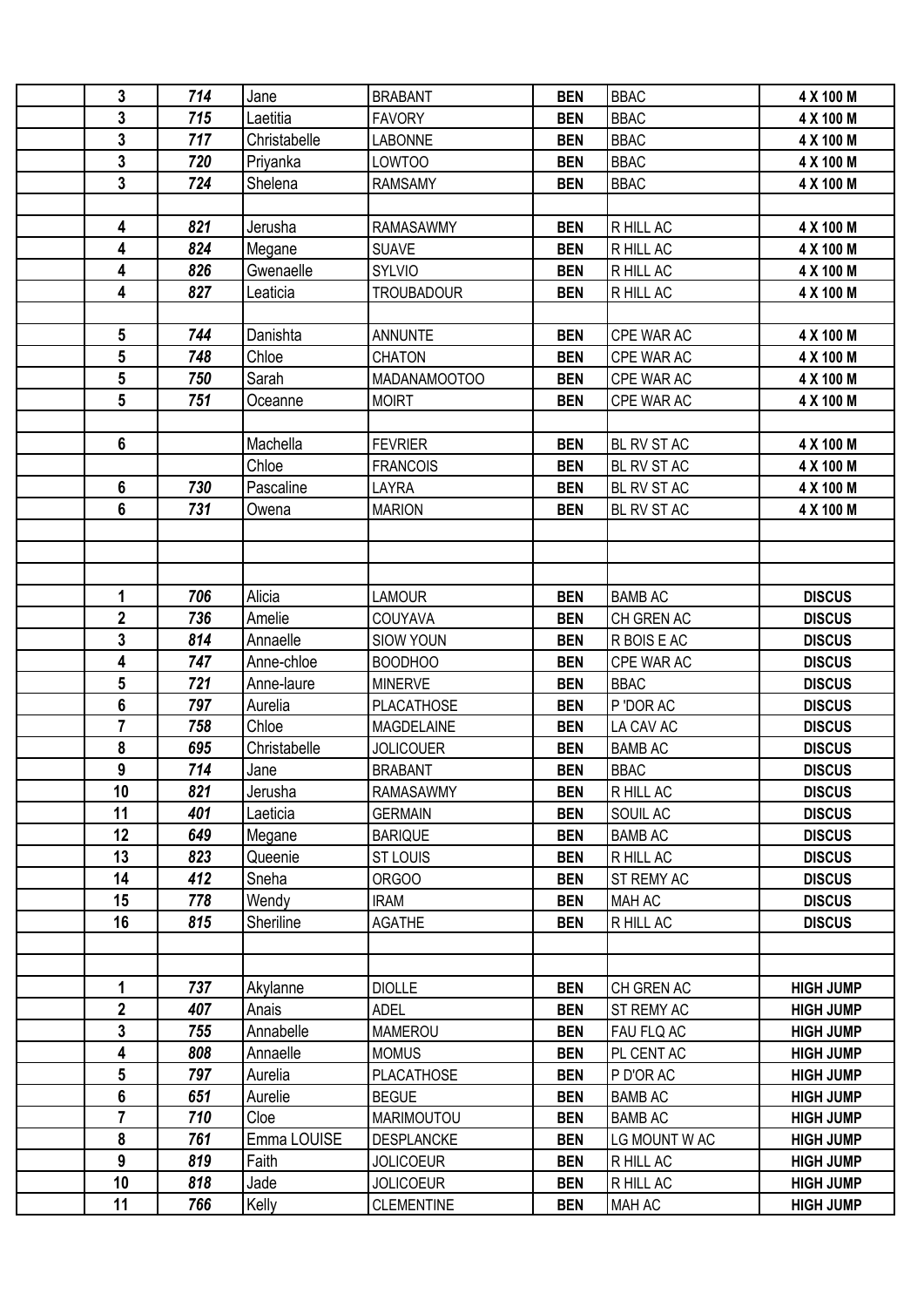| 12             | 791 | Laeticia     | <b>NOEL</b>       | <b>BEN</b> | <b>MAH AC</b>  | <b>HIGH JUMP</b>   |
|----------------|-----|--------------|-------------------|------------|----------------|--------------------|
| 13             | 715 | Laetitia     | <b>FAVORY</b>     | <b>BEN</b> | <b>BBAC</b>    | <b>HIGH JUMP</b>   |
| 14             | 824 | Megane       | <b>SUAVE</b>      | <b>BEN</b> | R HILL AC      | <b>HIGH JUMP</b>   |
| 15             | 735 | Melanie      | CATHERINE         | <b>BEN</b> | CH GREN AC     | <b>HIGH JUMP</b>   |
| 16             | 707 | Pascaline    | LAYRA             | <b>BEN</b> | <b>BAMB AC</b> | <b>HIGH JUMP</b>   |
| 17             | 802 | Robiella     | <b>LARCHER</b>    | <b>BEN</b> | PL CENT AC     | <b>HIGH JUMP</b>   |
| 18             | 750 | Sarah        | MADANAMOOTOO      | <b>BEN</b> | CPE WAR AC     | <b>HIGH JUMP</b>   |
| 19             | 746 | Shawnna      | <b>BEEHARRY</b>   | <b>BEN</b> | CPE WAR AC     | <b>HIGH JUMP</b>   |
| 20             | 724 | Shelena      | <b>RAMSAMY</b>    | <b>BEN</b> | <b>BBAC</b>    | <b>HIGH JUMP</b>   |
| 21             | 804 | Sueva        | LOUSTAU-LALANNE   | <b>BEN</b> | PL CENT AC     | <b>HIGH JUMP</b>   |
|                |     |              |                   |            |                |                    |
|                |     |              |                   |            |                |                    |
| 1              | 706 | Alicia       | <b>LAMOUR</b>     | <b>BEN</b> | <b>BAMB AC</b> | <b>SHOT PUT</b>    |
| $\overline{2}$ | 648 | Amanda       | <b>VEEREN</b>     | <b>BEN</b> | A RED AC       | <b>SHOT PUT</b>    |
| 3              | 809 | Anais        | <b>MOMUS</b>      | <b>BEN</b> | PL CENT AC     | <b>SHOT PUT</b>    |
| 4              | 407 | Anais        | <b>ADEL</b>       | <b>BEN</b> | ST REMY AC     | <b>SHOT PUT</b>    |
| 5              | 798 | Aninya       | <b>RAVINA</b>     | <b>BEN</b> | P D'OR AC      | <b>SHOT PUT</b>    |
| 6              | 414 | Anne sophie  | <b>ROUSSETY</b>   | <b>BEN</b> | ST REMY AC     | <b>SHOT PUT</b>    |
| $\overline{7}$ | 822 | Camille      | ROUSSEAU          | <b>BEN</b> | R HILL AC      | <b>SHOT PUT</b>    |
| 8              | 758 | Chloe        | <b>MAGDELAINE</b> | <b>BEN</b> | LA CAV AC      | <b>SHOT PUT</b>    |
| 9              | 717 | Christabelle | <b>LABONNE</b>    | <b>BEN</b> | <b>BBAC</b>    | <b>SHOT PUT</b>    |
| 10             | 734 | Debora       | ARLANDA           | <b>BEN</b> | CH GREN AC     | <b>SHOT PUT</b>    |
| 11             | 800 | Franceska    | <b>AGATHE</b>     | <b>BEN</b> | PL CENT AC     | <b>SHOT PUT</b>    |
| 12             | 820 | Joyce        | <b>JOSEPHINE</b>  | <b>BEN</b> | R HILL AC      | <b>SHOT PUT</b>    |
| 13             | 757 | Julie        | LOUIS JEAN        | <b>BEN</b> | LA CAV AC      | <b>SHOT PUT</b>    |
| 14             | 401 | Laeticia     | <b>GERMAIN</b>    | <b>BEN</b> | SOUIL AC       | <b>SHOT PUT</b>    |
| 15             | 715 | Laetitia     | <b>FAVORY</b>     | <b>BEN</b> | <b>BBAC</b>    | <b>SHOT PUT</b>    |
| 16             | 646 | Laurie       | <b>EMILIE</b>     | <b>BEN</b> | A RED AC       | <b>SHOT PUT</b>    |
| 17             | 733 | Megane       | <b>PATATE</b>     | <b>BEN</b> | BL RV ST AC    | <b>SHOT PUT</b>    |
| 18             | 811 | Megane       | <b>LAURENT</b>    | <b>BEN</b> | R BOIS E AC    | <b>SHOT PUT</b>    |
| 19             | 742 | Milena       | <b>NICLAIR</b>    | <b>BEN</b> | CPE HAR AC     | <b>SHOT PUT</b>    |
| 20             | 750 | Sarah        | MADANAMOOTOO      | <b>BEN</b> | CPE WAR AC     | <b>SHOT PUT</b>    |
| 21             | 724 | Shelena      | <b>RAMSAMY</b>    | <b>BEN</b> | <b>BBAC</b>    | <b>SHOT PUT</b>    |
| 22             | 815 | Sheriline    | <b>AGATHE</b>     | <b>BEN</b> | R HILL AC      | <b>SHOT PUT</b>    |
| 23             | 412 | Sneha        | ORGOO             | <b>BEN</b> | ST REMY AC     | <b>SHOT PUT</b>    |
| 24             | 670 | Stella       | <b>FEVRIER</b>    | <b>BEN</b> | <b>BAMB AC</b> | <b>SHOT PUT</b>    |
| 25             | 759 | Tanya        | <b>QUIRIN</b>     | <b>BEN</b> | LA CAV AC      | <b>SHOT PUT</b>    |
| 26             | 738 | Varsha       | <b>GOGAN</b>      | <b>BEN</b> | CH GREN AC     | <b>SHOT PUT</b>    |
| 27             | 778 | Wendy        | <b>IRAM</b>       | <b>BEN</b> | MAH AC         | <b>SHOT PUT</b>    |
|                |     |              |                   |            |                |                    |
|                |     |              |                   |            |                |                    |
| 1              | 754 | Shanon       | <b>COLLET</b>     | <b>BEN</b> | FAU FLQ AC     | <b>TRIPLE JUMP</b> |
| $\mathbf 2$    | 827 | Leaticia     | <b>TROUBADOUR</b> | <b>BEN</b> | R HILL AC      | <b>TRIPLE JUMP</b> |
| 3              | 720 | Priyanka     | LOWTOO            | <b>BEN</b> | <b>BBAC</b>    | <b>TRIPLE JUMP</b> |
| 4              | 801 | Delphine     | <b>FANFAN</b>     | <b>BEN</b> | PL CENT AC     | <b>TRIPLE JUMP</b> |
| 5              | 753 | Verencia     | <b>BOTHILE</b>    | <b>BEN</b> | FAU FLQ AC     | <b>TRIPLE JUMP</b> |
| 6              | 742 | Milena       | <b>NICLAIR</b>    | <b>BEN</b> | CPE HAR AC     | <b>TRIPLE JUMP</b> |
| $\overline{7}$ | 821 | Jerusha      | <b>RAMASAWMY</b>  | <b>BEN</b> | R HILL AC      | <b>TRIPLE JUMP</b> |
| 8              | 405 | Almandina    | <b>ACHILLE</b>    | <b>BEN</b> | ST REMY AC     | <b>TRIPLE JUMP</b> |
| 9              | 814 | Annaelle     | <b>SIOW YOUN</b>  | <b>BEN</b> | R BOIS E AC    | <b>TRIPLE JUMP</b> |
| 10             | 755 | Annabelle    | MAMEROU           | <b>BEN</b> | FAU FLQ AC     | <b>TRIPLE JUMP</b> |
|                |     |              |                   |            |                |                    |